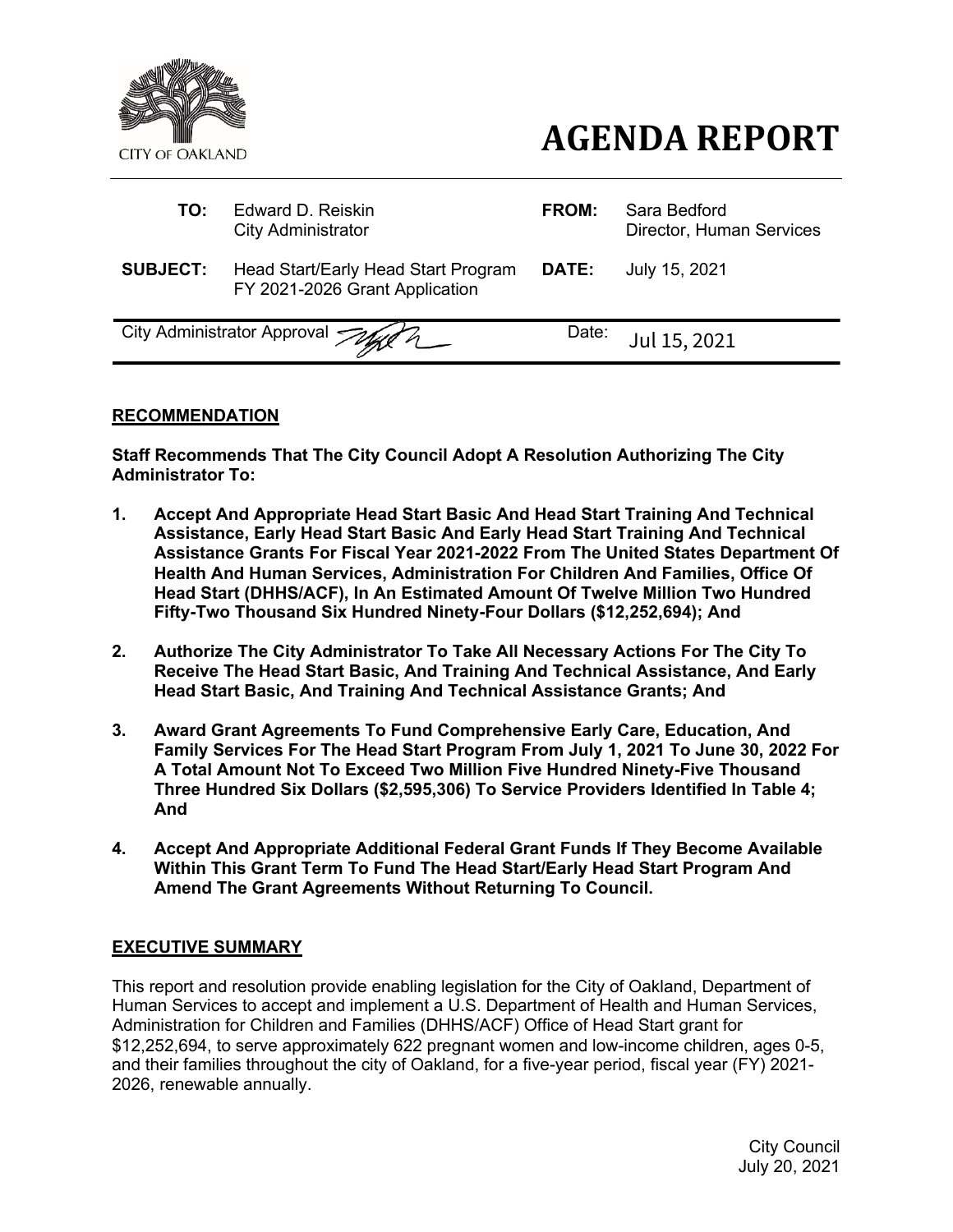The proposed range of slots for participants is currently in the process of being finalized with the Federal Office of Head Start (OHS), along with new partnerships with several private and public organizations throughout the city to serve the specific equity and community needs identified through the assessment and grant negotiation process. Negotiations began in April 2021 under federal non-disclosure agreements. The City received the Notice of Award (NOA) on June  $30<sup>th</sup>$ , 2021. OHS awarded grants to the City of Oakland and to the Spanish Speaking Unity Council to collectively serve 990 children and pregnant women, and their families in the City of Oakland.

The Oakland Head Start program will shift from a Head Start focus to an Early Head Start priority as the State legislature transforms the early learning landscape with increased funding provided to preschool-age children through transitional kindergarten. The new grant award funds 330 Early Head Start slots (ages 0-3 years) and 292 Head Start slots (ages 4-5 years). The Oakland Head Start Program will continue to provide full-day center-based program options, as well as the home-based program option. The program will keep 11 existing locations.

This resolution further authorizes the City Administrator to enter into grant agreements to provide Head Start-related early childhood education services with long-standing early care and education partners, Brighter Beginnings, Saint Vincent's Day Home, and Laney Children's Center, that will operate in accordance with partner-specific policies and procedures set forth by the Oakland Head Start program, Head Start Performance Standards, and the City's contract guidelines. The grant also awards funds to two new partners, BANANAS, Inc. Child Care Referrals and Resources Agency and a partner to be determined in the next six months.

BANANAS, Inc. will run the Family Child Care Partnership program, providing funding and programmatic support to traditional childcare and family childcare settings across Oakland. The grant also funds the City of Oakland mobile classroom initiative that will provide Head Start and Early Head Start programming to families experiencing housing insecurity across Oakland, in partnership with the Community Housing Division and Family Front Door.

## **BACKGROUND / LEGISLATIVE HISTORY**

The City of Oakland has been a Grantee of the Head Start Program since January 1971. In 2007, Congress enacted legislation that required greater competition within communities for Head Start funding. This legislation ensures that Federal Head Start funding is directed to the organizations most capable of delivering high-quality early education that puts children on a pathway to improved outcomes, school success, and opportunity.

In FY 2016-17, the beginning of a new 5-year project cycle (FY 2016-21), program design changes were implemented following re-competition in the grant due to the Designation Renewal System (DRS) requirements. The new design helped the City of Oakland create a streamlined and seamless system of early care and education service delivery for vulnerable children, ages prenatal through five, and their families, living in Oakland.

The City of Oakland Head Start program was determined to be ineligible for automatic renewal of its 5-year Head Start and Early Head Start contract for FY 2021-26 and competed for its grant under DRS. All conditions triggering the need for re-competition have been corrected and a re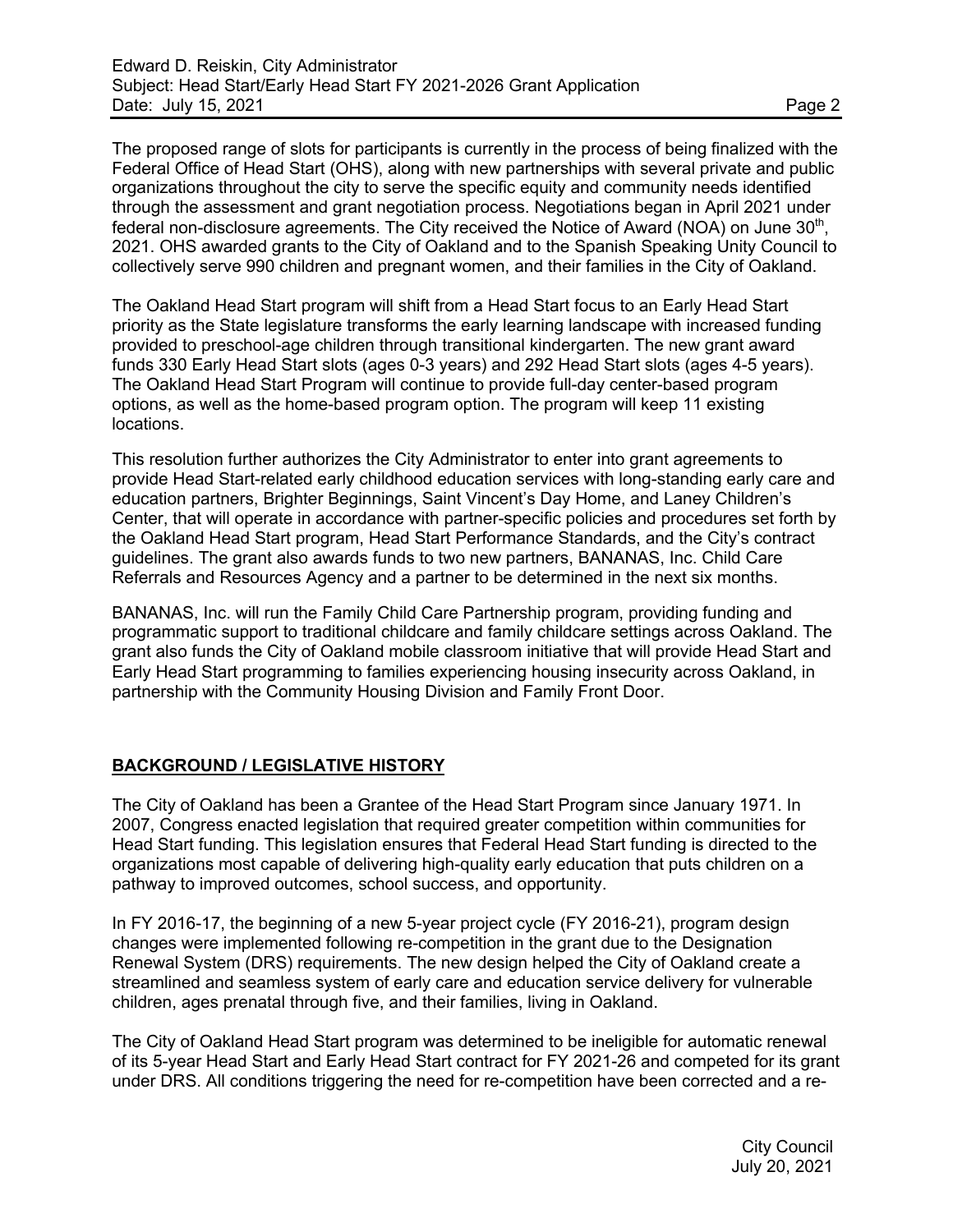review of the program by the Federal Administration for Children and Families in September 2020 reported all areas to be corrected and fully compliant. For further information about conditions under the DRS, please refer to the supplemental report provided at the January 28, 2020 Life Enrichment Committee meeting<sup>1</sup>.

OHS offered the City the opportunity to apply for funding to continue to serve children from birth to age five and pregnant women in competition with applications from other agencies. Grant applicants were strongly encouraged to bring new and innovative evidence-based or evidenceinformed ideas to maximize the extent to which Early Head Start and Head Start, in collaboration with other partners and early childhood education providers, can prepare children and their families for school. The new grant could be awarded to up to 3 agencies.

# *Program Services in FY 2021-22*

The program design will help the City of Oakland contribute to a more streamlined and seamless system of early care and education service delivery for vulnerable children, ages birth through five and their families, living in Oakland.

**Program Service Options:** In FY 2021-22, the Oakland Head Start/Early Head Start program proposes to operate the following program options:

**a) Full-day, Center-Based** Head Start and Early Head Start services, operated by the City of Oakland - the Grantee and Partners.

**b) Home-Based** Head Start and Early Head Start services operated by the Grantee and Partner Agency providing education, developmental and family services at homes.

**c) Pregnant Women's Program** that offers health and nutrition, in addition to pre/postnatal and early parenting classes, newborn home visits and transition of infant to the Early Head Start Program by the Grantee and Partner Agency.

**d) Family Child Care Partnership (FCC) Program** in partnership with BANANAS, Inc. Resource and Referral Agency, Oakland Head Start will work with licensed family childcare providers throughout the city.

**e) Mobile Classroom Program** that offers early learning education, child development, and family services in a mobile vehicle classroom setting at family shelters and other locations where unhoused families can be served.

The focus will be on providing families with a clear Early Head Start/Head Start path for children, beginning in pregnancy and extending through to the transition to kindergarten. Seamless transitions for children both within the Head Start program and into other local educational systems, are a critical element of family support and critical to the goals of school readiness and parent engagement. The award also jointly funds with Oakland Unified School District (OUSD) a liaison officer who will support families in their transition from the City's Head

<sup>1</sup> View here: https://oakland.legistar.com/LegislationDetail.aspx?ID=3952314&GUID=9DDBC1D4-D28B-4D8D-836E-9E3A7E1305FA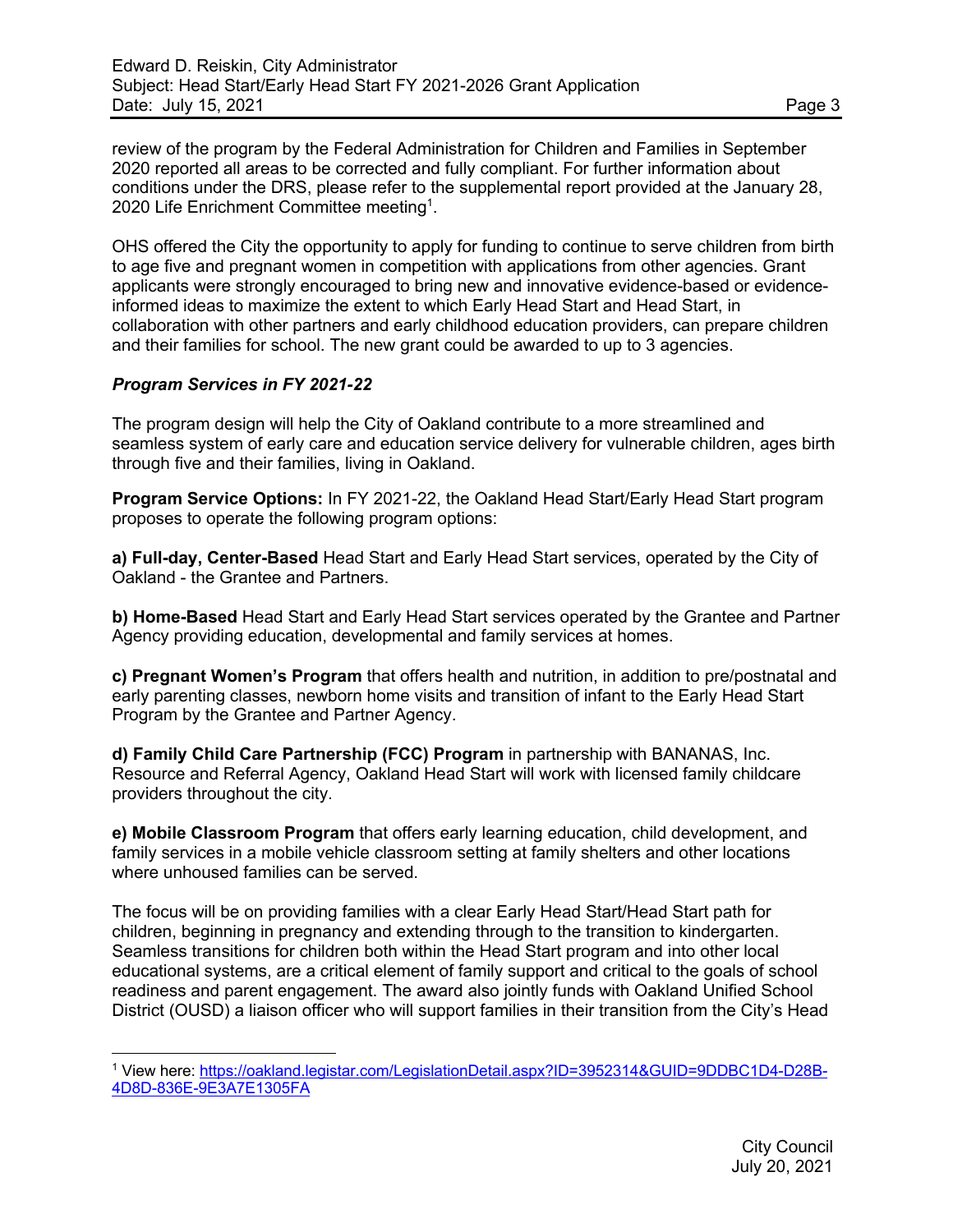Start Program into OUSD. A race and equity fellow has been funded by the grant to further the City of Oakland Head Start's race and equity work as a program priority. *Building on Community Resilience to Address Needs* 

Housing insecurity and homelessness requires unique and expanded service models to address the rising challenges for families in the community. The City's application for the Health and Human Services grant will expand options available to families struggling with housing insecurity and in close collaboration with the Human Services Department's Community Housing Division, build on existing infrastructure to serve the most vulnerable families and children.

Similarly, COVID-19 has disproportionately affected Head Start families who are more likely to be or have a family member who is an essential worker, live in crowded conditions, and/or to have been impacted economically by reduced hours or job loss. The application will expand on the family support in the areas of job skills and income growth through the support of career ladders, as well as continuing its work on supporting the basic needs of families and children, including food security and health services, including mental health supports.

The Oakland Head Start program will also continue its support of families and teachers in ensuring trauma-informed and healing-centered practices are infused and supported, both in the program's curriculum and in its ongoing wellness training and workshop opportunities for teaching staff, as well as families.

The FCC program will benefit families throughout Oakland and will help strengthen these family childcare businesses by ensuring sustainability, quality childcare, family services and professional growth. The COVID-19 pandemic has had a "devastating economic and human impact on California's childcare and family childcare centers" (Center for the Study of Child Care Employment, July 2020), placing these childcare homes, largely run by women of color, in crisis.

# **ANALYSIS AND POLICY ALTERNATIVES**

The City's Head Start program provides comprehensive early education services to low-income children and families, to help ensure children starting school are ready to succeed. Positive learning environments help guide social and emotional development. Oakland Head Start also supports families with their child's physical health and development, approaches toward learning, communication, language, literacy, and cognition. Head Start and Early Head Start teachers are required to have Bachelor and Associate degrees with specific training in early child development and infant/toddler coursework.

The program also provides teaching staff with ongoing professional development in the use of research-based curriculum, lesson planning, child assessments, developmental and behavioral screenings, and classroom environment assessments. The Oakland Head Start/Early Head Start program is evidence-based, data driven, and designed to provide high-quality comprehensive, coordinated services that include child development & education, health, nutrition, disabilities, and family services support.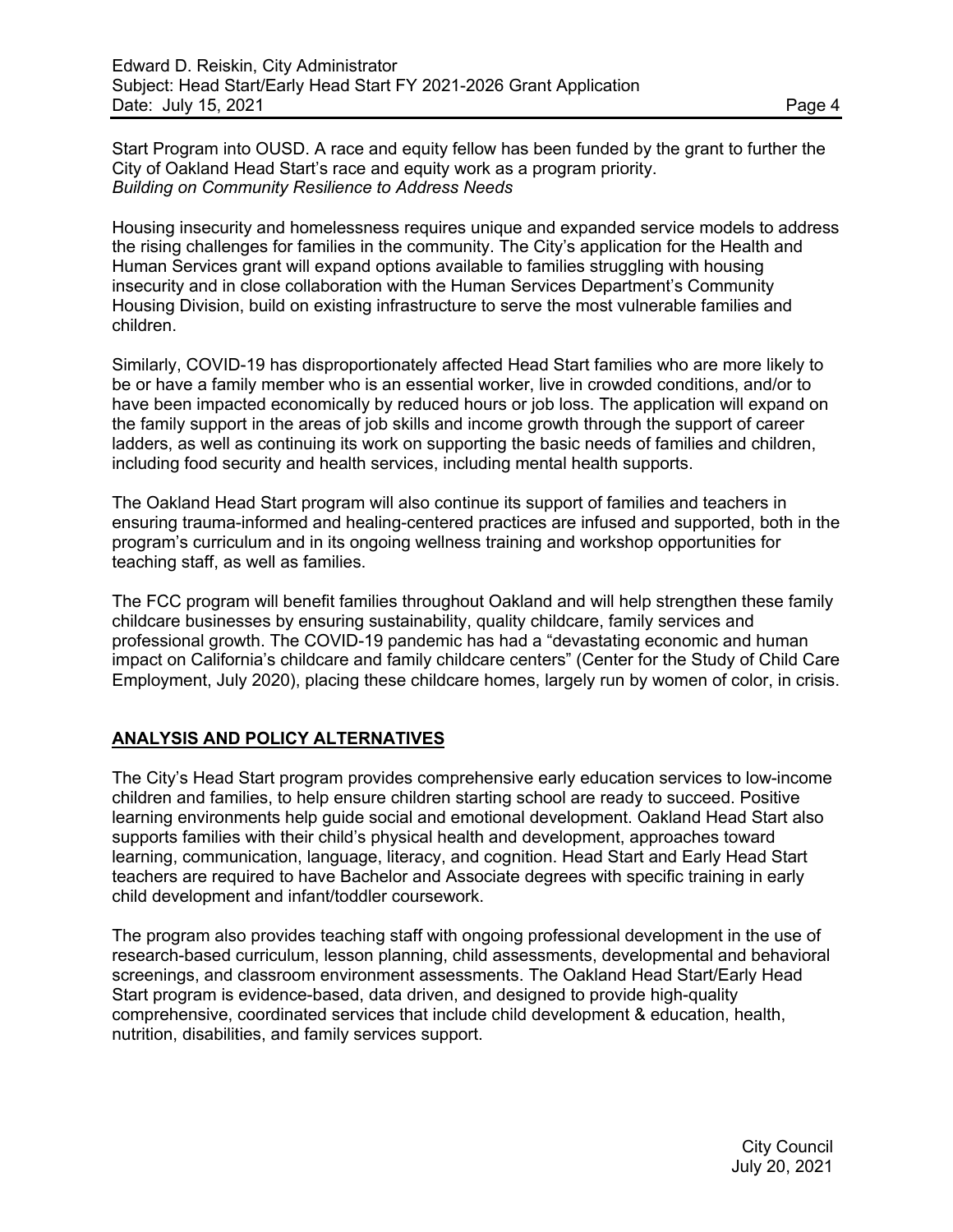The program model also includes parent leadership and advocacy with the Parent Policy Council having decision-making authority over program models and implementation. Parent Advisory Councils at every site along with the overarching City of Oakland Head Start Policy Council, ensure the program goals and services are driven by community voice. Family goals, both related to economic well-being and education, are critical components of the partnership agreement with all families. The needs of families served by the City of Oakland Head Start program are varied, based on the specific communities in which they live.

The overall poverty rate of the city, prior to the COVID-19 pandemic, has remained higher than the state of California's (18 percent compared to 12 percent, respectively). In addition, more than 40 percent of Oakland families speak a language other than English at home, indicating many families that may be linguistically isolated. Other significant issues faced by families that the proposed program will address through its use of varied locally designed, parent-driven options include but are not limited to:

- § Racial and geographic inequity, resulting from systemic and institutional failures.
- **Housing insecurity and homelessness.**
- **E** Linguistic isolation.
- The effects of trauma on children and families.
- Food insecurity
- Job insecurity

At the present time, there are no policy alternatives that will bring about a similar return on investment, while also successfully providing comprehensive, coordinated services that support school readiness and family self-sufficiency and that are designed to assist Oakland's most vulnerable families with children, ages birth through five years old.

The following table (**Table 1**) presents the overall program enrollment that is proposed (and subject to change) for the City of Oakland and early childhood education partners, to provide comprehensive, coordinated, evidence-based center-based, home-based, and family child care Early Head Start/Head Start services in FY 2021-22. **Table 2** presents the proposed slots by grantee operated site.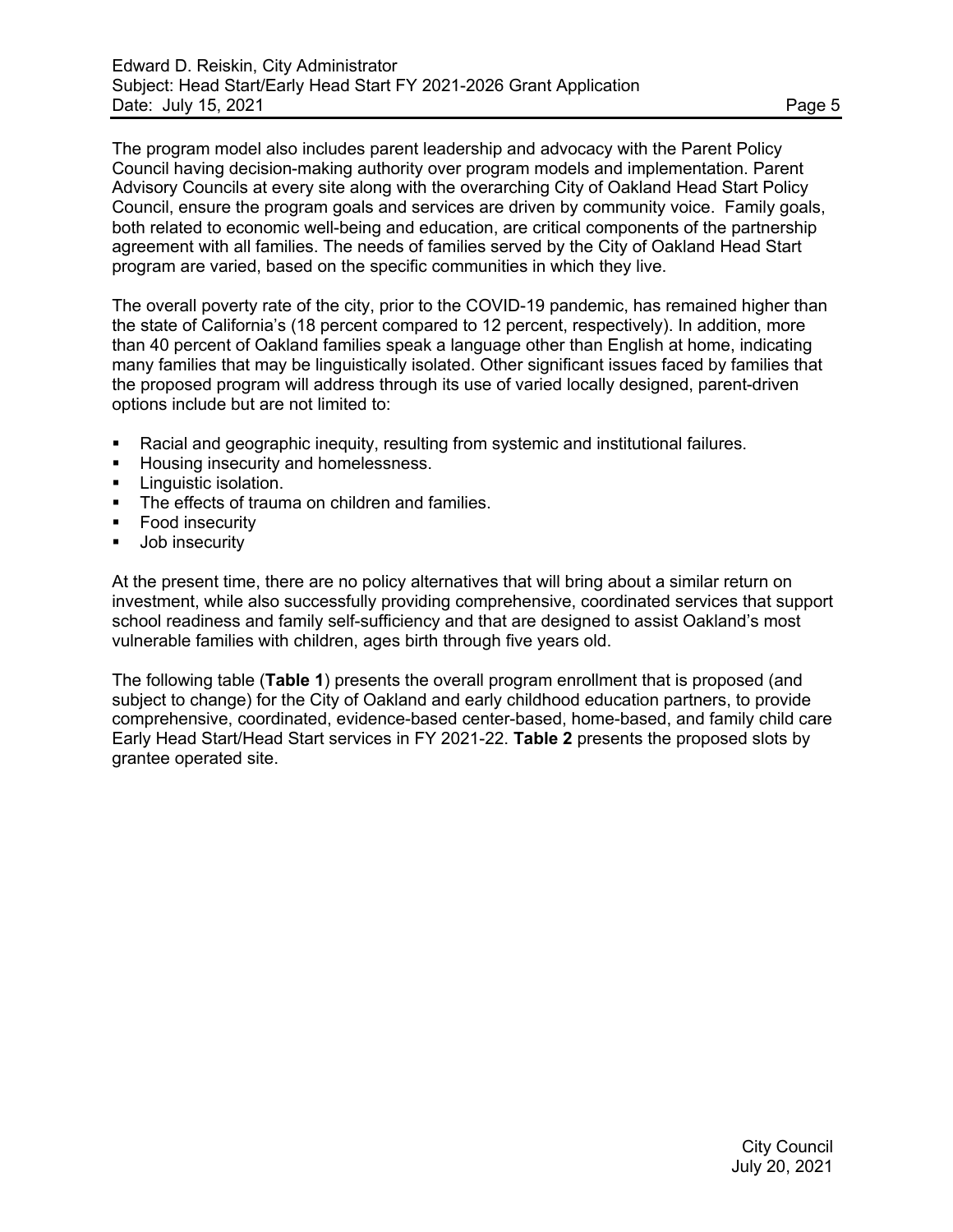## **Table 1**

| <b>Early Head Start / Head Start</b><br><b>Grantee &amp; Partners</b> | <b>Early Head Start</b><br><b>Enrollment</b><br><b>Proposed</b> | <b>Head Start</b><br><b>Enrollment</b><br><b>Proposed</b> | <b>Total Program</b><br><b>Enrollment</b><br><b>Proposed</b> |
|-----------------------------------------------------------------------|-----------------------------------------------------------------|-----------------------------------------------------------|--------------------------------------------------------------|
| <b>Grantee</b>                                                        |                                                                 |                                                           |                                                              |
| City of Oakland                                                       | 169                                                             | 144                                                       | 313                                                          |
| <b>Partner Agencies</b>                                               |                                                                 |                                                           |                                                              |
| <b>Brighter Beginnings Home Based</b><br>Program                      | 120                                                             | 20                                                        | 140                                                          |
| St. Vincent's Day Home                                                |                                                                 | 46                                                        | 46                                                           |
| Laney College Children's Center                                       |                                                                 | 48                                                        | 48                                                           |
| Bananas, Inc.                                                         | 41                                                              | 18                                                        | 59                                                           |
| <b>TBD Partner</b>                                                    |                                                                 | 16                                                        | 16                                                           |
| <b>Total Program Enrollment</b><br><b>Proposed</b>                    | 330                                                             | 292                                                       | 622                                                          |

## **Table 2**

| <b>Grantee Operated Sites</b>                        | <b>Head Start</b> | <b>Early Head Start</b> |
|------------------------------------------------------|-------------------|-------------------------|
| 85 <sup>th</sup> Avenue                              | 16                | 18                      |
| Brookfield (City)                                    | 32                | 0                       |
| Lion Creek Crossing (HS)                             | 16                | 8                       |
| Tassafaronga (Becomes HB Site)                       | <sup>0</sup>      | 69                      |
| Manzanita (Cosmopolitan)                             | 16                | 0                       |
| San Antonio CDC                                      | 24                | 0                       |
| Sungate                                              | 24                | 0                       |
| Mobile Classroom LDO (Homeless<br>Program)           | 16                | 8                       |
| <b>Broadway</b>                                      | 0                 | 24                      |
| <b>West Grand</b>                                    | 0                 | 24                      |
| San Antonio Park                                     | 0                 | 18                      |
| Arroyo Viejo (Inclusion and Family<br>Services Site) | N/A               | N/A                     |
| TOTAL                                                | 144               | 169                     |

Due to the grant reduction, the Franklin site is proposed as a site for closure. Families will be served by the San Antonio Park, Manzanita, Laney and San Antonio CDC sites. The program will also identify FCC partners in this vicinity. The temporary Brookfield OUSD site will no longer be required as renovations are complete on the Brookfield City site. Fannie Wall and Frank G. Mar locations are still under renovation and are not identified as centers for this grant.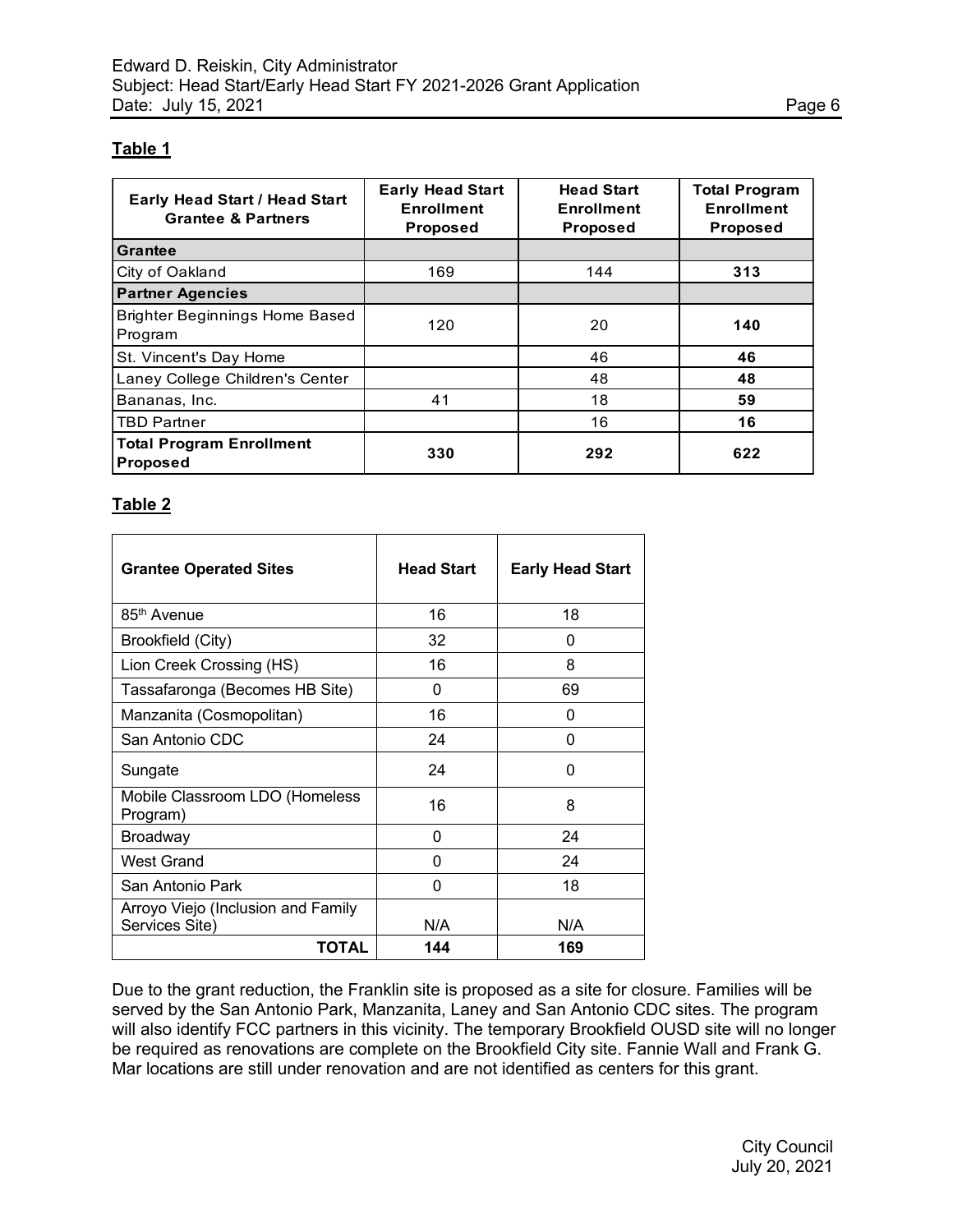The current grant award (FY 2020-21) funds 135.85 full-time equivalent (FTE) staff positions. The new grant award (FY 2021-22) funds 105.5 FTEs. These changes in staffing have been impacted by:

- 1. Loss of grant revenue by \$5,146,443;
- 2. Required changes in service providing more Early Head Start slots versus Head Start slots, to address community need the entire system is moving toward Transitional Kindergarten provided by school districts; and
- 3. Necessary management changes to classifications and roles that address federal review findings. Generally, the changes require all staff to have program and data management and analysis skills that drive program implementation and continuous quality improvement and meet Head Start regulations.

Human Services is working closely with the Employee Relations Division of the Human Resources Management Department to minimize the specific staffing impacts as much as possible while maximizing services to the community and ensuring compliance with federal standards in order to maintain the grant award.

The Unity Council (UC) is currently a delegate agency in the City of Oakland Head Start grant for FY 2020-21 with a contract of \$4,595,874. In the new grant, the Unity Council has been awarded an independent grant for \$5,788,272, and has been funded to serve 368 slots, the same number as they currently serve, with 220 Head Start slots and 148 Early Head Start slots. All 96 part day UC slots will be converted to full day slots. In order to serve the same slots but all full day, UC will be partnering with St. Mary's Preschool in West Oakland and will be opening a new 0-5 center at the former Webster CDC location.

## **FISCAL IMPACT**

The new grant award to the City of Oakland by the Office of Head Start is expected to be to \$12,252,694 to provide 622 children and families with comprehensive early childhood services and 105.5 FTE staff.

This new grant award for FY 21-22 is \$4,926,986 less than the previous year's grant award of \$17,179,680. This grant reduction occurred due to the various funding changes discussed in the previous section. The Human Services Department is requesting a budget and program amendment to reduce its FY 21-22 Approved Budget to align with the program's the new grant award of \$12,252,694 from DHHS/ACF and \$5,833,451 allocated as its GPF match from the FY 2021-2023 Adopted Budget (see **Table 3** below for a detailed breakdown).

Oakland Head Start is required to allocate a twenty-five percent (25%) match in non-federal share, which will be provided from the City's General Purpose Fund (GPF). The administrative costs will be less than the fifteen percent (15%) administrative cap of the basic Head Start and Early Head Start budget, plus In-kind contributions. Funds will be budgeted to provide all required comprehensive Head Start and Early Head Start services in a high-quality, costeffective manner.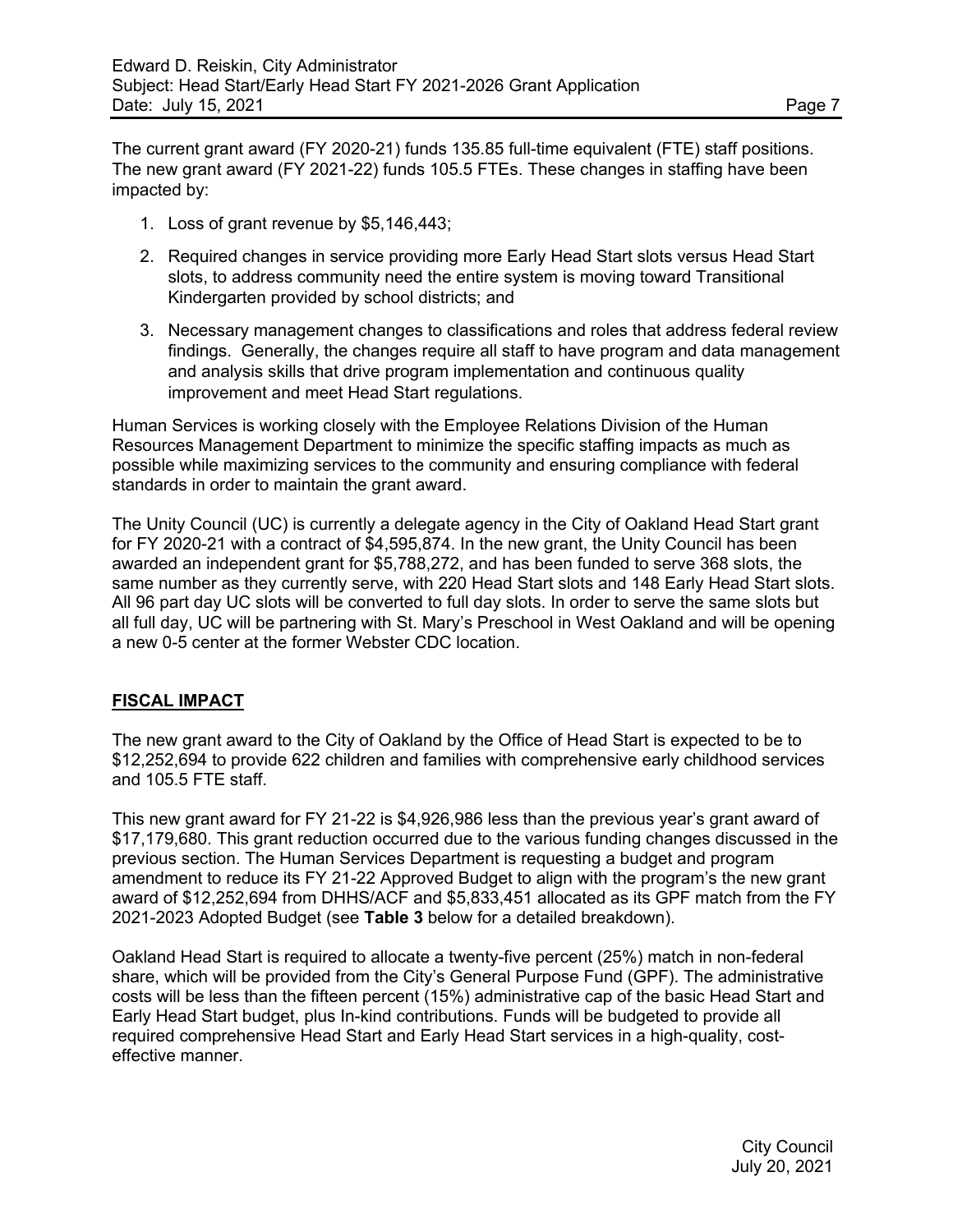Excluding Training and Technical Assistance, the funding request represents an annual cost per child of \$17,797 for Head Start and a cost of \$20,819 for Early Head Start. The total average federally funded cost per child, including Training and Technical Assistance services, is \$19,699. The cost per child includes serving more Early Head Start children through a full-day, full-year (1,380 hours) center-based program option. Furthermore, the cost per child represents full-day services for a minimum of 180 days in most Head Start classrooms and comprehensive support services including healthcare, mental health and parent engagement. Full-day, full-year services for all children allows Oakland Head Start to address the unmet demand for quality, center-based early care and education services for working families or those pursuing educational and career training goals.

# **Cost Summary/Implications**

A. Amount Of Recommendation/Cost Of Project for FY 2021-2022: \$18,086,145.

| FY 21-22 Head Start Budget          | <b>Adopted Budget</b> | <b>Updated Budget</b> | <b>Variance</b> |
|-------------------------------------|-----------------------|-----------------------|-----------------|
| <b>Changes</b>                      |                       |                       |                 |
| <b>Revenue Sources</b>              | <b>Amount</b>         | Amount                | <b>Amount</b>   |
| <b>Federal Grant</b>                | \$17,179,680          | \$12,252,694          | \$4,926,986     |
| GPF Contribution (including ISF)    | \$3,237,575           | \$3,237,575           | \$0             |
| Full CSO Waiver (estimated          | \$2,595,876           | \$2,595,876           | \$0             |
| amount)                             |                       |                       |                 |
| <b>Total Revenue Amount</b>         | \$23,013,131          | \$18,086,145          | \$4,926,986     |
| <b>Total Budgeted Expenditures*</b> | \$22,653,029          | \$18,086,145          | \$4,566,884     |

#### **Table 3: Head Start Budget Changes with Updated Award Amounts**

\*The difference between revenue and expenditures in the Adopted Budget is due in part to the cost of living adjustment increase added during the Errata, which was balanced across the overall fund but not at the programmatic level.

With this new grant award, the program's total adjusted budget will become an estimated \$18,086,145. The program's adjusted budget covers increased staffing costs, including salary, fringe benefits, along with proposed grant agreements shown in **Table 4** to Brighter Beginnings for \$1,092,420, Saint Vincent's Day Home for \$280,600, Laney College for \$292,800, Banana's in estimated amount of \$929,486, and new partner to be determined in the estimated amount of \$97,600. This budget will be appropriated to the Human Services Department Fund (2128), Head Start Organization (78231), Head Start Project (1005569); Expansion Early Head Start Project (1005575).

## **Table 4: Early Childhood Education Services Grantees**

| <b>Agency Name</b>              | <b>Grant Amount</b> |
|---------------------------------|---------------------|
| <b>Brighter Beginnings</b>      | \$1,092,420         |
| Saint Vincent's Day Home        | \$280,600           |
| Laney College Children's Center | \$292,800           |
| Bananas, Inc.                   | \$929.486           |
| <b>TOTAL</b>                    | \$2,595,306         |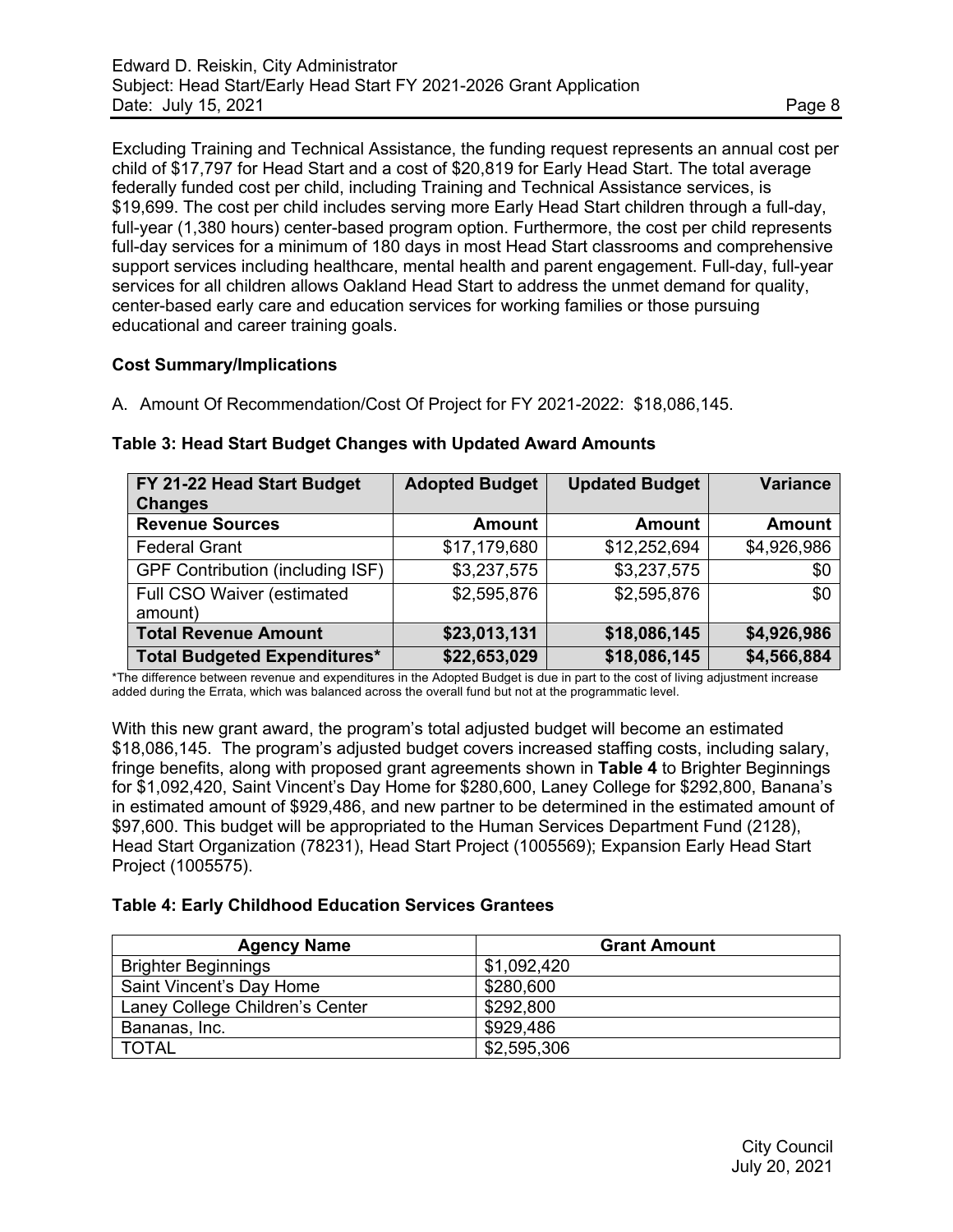SOURCE OF FUNDING: Human Services Department Fund (2128), Head Start Organization (78231), Head Start Project (1005569); and Expansion Early Head Start Project (1005575).

FISCAL IMPACT: Staff requests the necessary full waiver of all Central Services Overhead (CSO) charges projected to be an estimated amount of \$2,595,876 due to the federal administrative cost caps and the level of funding required to adequately operate the program.

The reduction of \$4,926,986 in grant revenue will be addressed through reducing the program's expenditures to avoid an operating shortfall for FY 2021-22. This will be accomplished through a combination of changes in program options, reduction in service sites and corresponding staffing impacts. These changes are also necessitated by State changes in the early childhood landscape and due to federal review findings.

It is likely the Head Start program may receive some augmented funding specifically to address COVID-19 recovery and as such the language to amend these agreements and accept additional funding without returning to Council is critical to be responsive to funding deadlines and family needs.

In addition, the exact final configuration of grantee and partners slots may change modestly, and the program requires authority to adjust these agreements to meet family needs

#### **PUBLIC OUTREACH / INTEREST**

This item did not require any additional public outreach other than the required posting on the City's website.

## **COORDINATION**

The City Attorney's Office and the Budget Bureau were consulted in preparation of this report and resolution.

#### **SUSTAINABLE OPPORTUNITIES**

*Economic:* The grant creates more than 100 jobs, including people directly employed in centers, plus an unknown number of jobs through its economic multiplier effect. Most of these jobs are held by Oakland residents. In addition, Head Start and Early Head Start buys most of its goods and services from Oakland firms or individuals to support its programs.

**Environmental:** There are currently no direct environmental benefits or impacts from the Head Start and Early Head Start program to the City of Oakland.

*Race & Equity:* The Oakland Head Start and Early Head Start program will deliver comprehensive and high-quality services to 622 children and families through FY 2021-2026. In the past year, approximately 73 percent of families served were Black, Indigenous, and People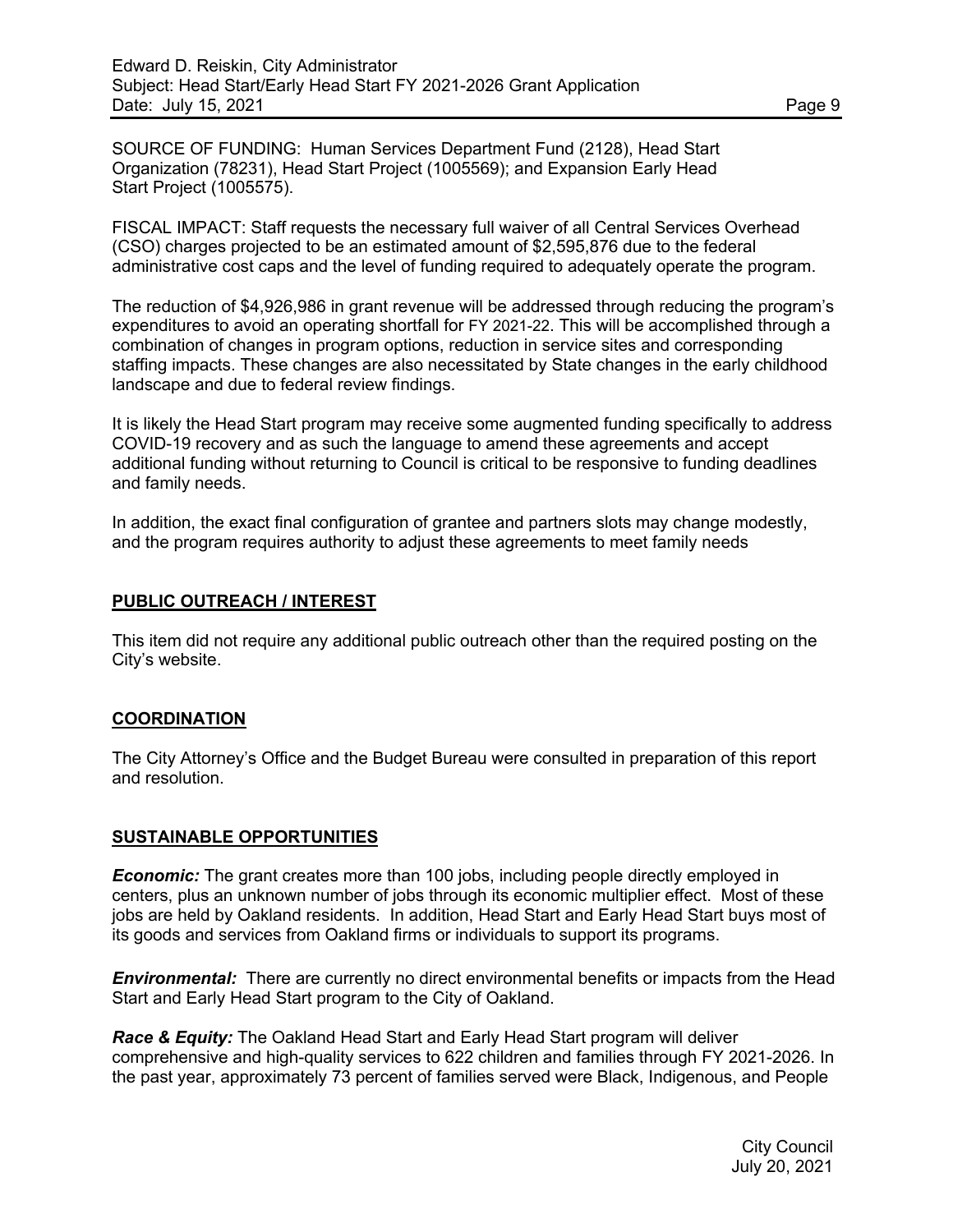of Color (BIPOC). Sixty-six percent of families' primary language is non-English. Over 11 percent of families served identify as homeless and 10 percent of children served have a special learning need.

Improving educational and family outcomes and eliminating racial disparities for this community is an explicit goal of the program. The range of services is responsive and appropriate to each child and family's developmental, ethnic, cultural, and linguistic heritage and experience.

Designed to foster healthy cognitive, physical and social-emotional development, individualized services in the areas of education and early childhood development, medical, dental, and mental health services, as well as nutrition, parent involvement/engagement, and family literacy, will be provided for each child and their family.

Recent scientific research has verified what early childhood educators have known for years, which is that how children are nurtured and educated in their youngest years has a significant impact on development, growth, ongoing academic performance and later academic and life success.